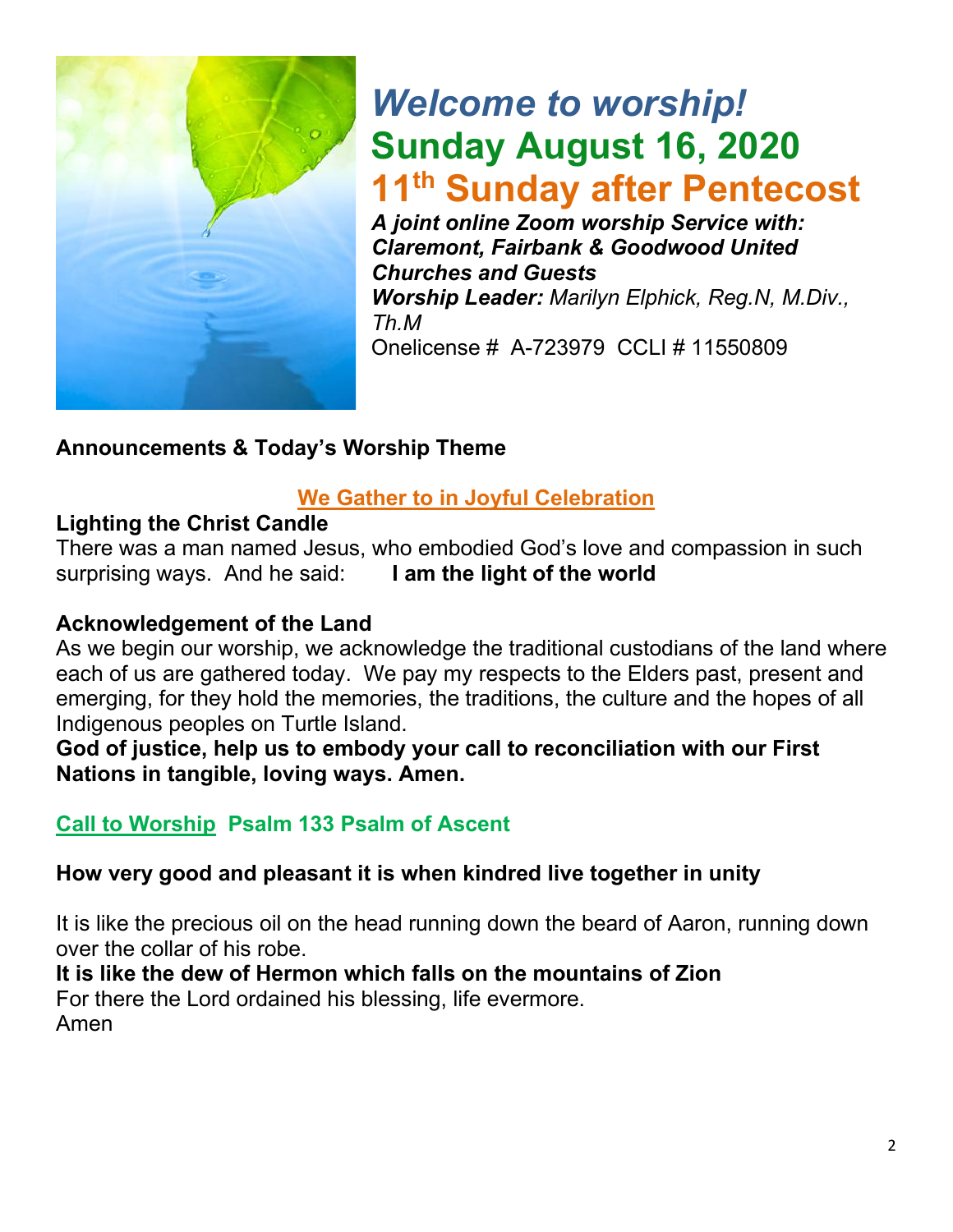**Almighty God, the fountain of all wisdom, you know our necessities before we ask and our ignorance in asking: Have compassion on our weakness, and mercifully give us those things which for our unworthiness we dare not, and for our blindness we cannot ask; through the worthiness of your Son Jesus Christ our Lord, who lives and reigns with you and the Holy Spirit, one God, now and for ever. Amen. ~ The Book of Common Prayer**

**Opening Hymn:** O God, Our Help in Ages Past

**VIDEO**

## **We Open our Hearts to the Spirit's Voice**

One: Whether you take what is written in the Bible as fact, metaphor, myth or story, listen now to these words for the meaning they hold in your lives today. **All: May the Spirit bless us with wisdom and wonder, as we ponder the meaning of these words in our lives.**

## **Genesis 45:1-15**

## **Joseph Reveals Himself to His Brothers**

**45** Then Joseph could no longer control himself before all those who stood by him, and he cried out, "Send everyone away from me." So no one stayed with him when Joseph made himself known to his brothers. **<sup>2</sup>** And he wept so loudly that the Egyptians heard it, and the household of Pharaoh heard it. **<sup>3</sup>** Joseph said to his brothers, "I am Joseph. Is my father still alive?" But his brothers could not answer him, so dismayed were they at his presence.

**<sup>4</sup>** Then Joseph said to his brothers, "Come closer to me." And they came closer. He said, "I am your brother, Joseph, whom you sold into Egypt. **<sup>5</sup>** And now do not be distressed, or angry with yourselves, because you sold me here; for God sent me before you to preserve life. **<sup>6</sup>** For the famine has been in the land these two years; and there are five more years in which there will be neither plowing nor harvest. **<sup>7</sup>** God sent me before you to preserve for you a remnant on earth, and to keep alive for you many survivors. **<sup>8</sup>** So it was not you who sent me here, but God; he has made me a father to Pharaoh, and lord of all his house and ruler over all the land of Egypt. **<sup>9</sup>** Hurry and go up to my father and say to him, 'Thus says your son Joseph, God has made me lord of all Egypt; come down to me, do not delay. **<sup>10</sup>** You shall settle in the land of Goshen, and you shall be near me, you and your children and your children's children, as well as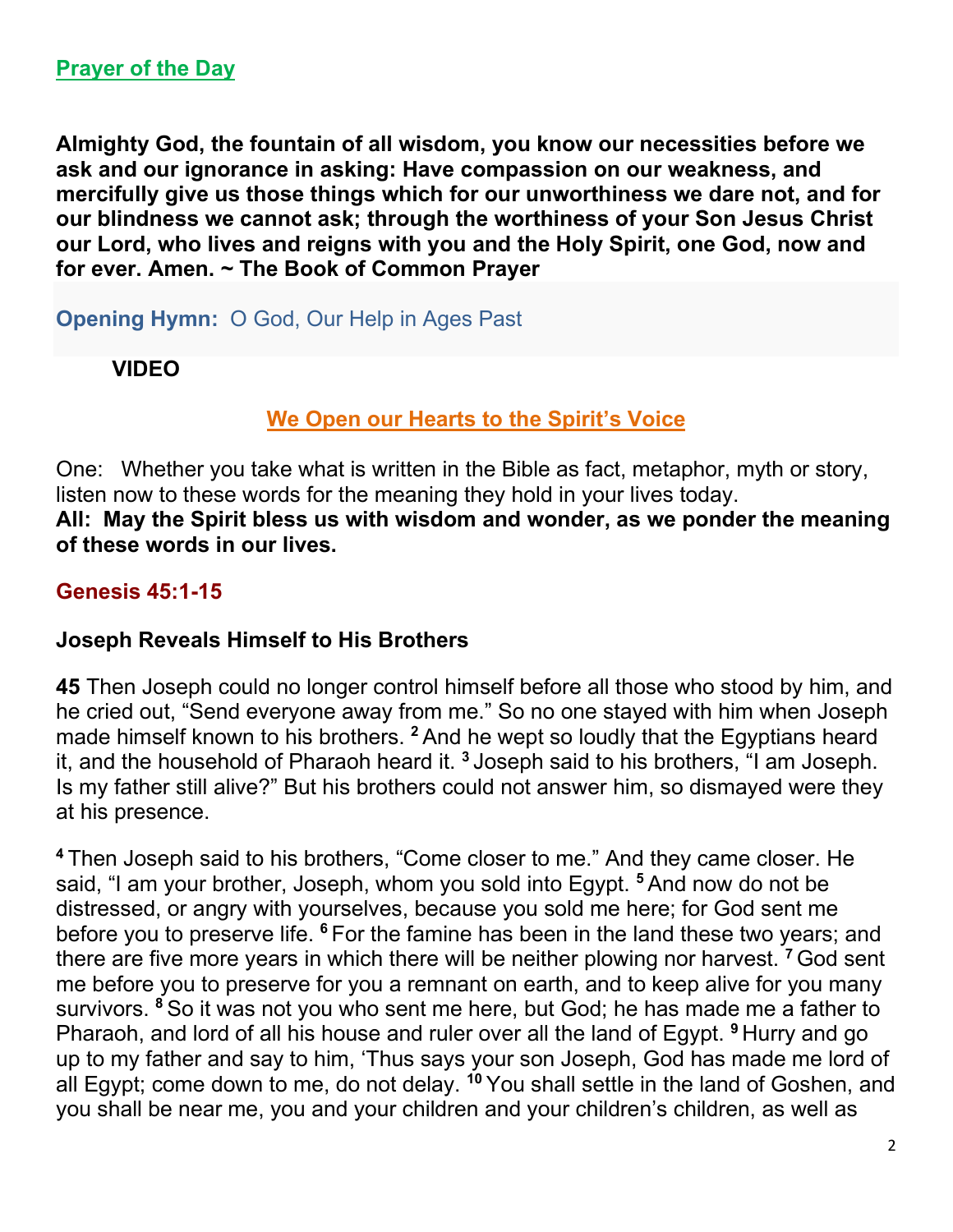your flocks, your herds, and all that you have. **<sup>11</sup>** I will provide for you there—since there are five more years of famine to come—so that you and your household, and all that you have, will not come to poverty.' **<sup>12</sup>** And now your eyes and the eyes of my brother Benjamin see that it is my own mouth that speaks to you. **<sup>13</sup>** You must tell my father how greatly I am honored in Egypt, and all that you have seen. Hurry and bring my father down here." **<sup>14</sup>** Then he fell upon his brother Benjamin's neck and wept, while Benjamin wept upon his neck. **<sup>15</sup>** And he kissed all his brothers and wept upon them; and after that his brothers talked with him.

**Gospel Acclamation VIDEO** 

## **Matthew 15:10-28**

## **Things That Defile**

**<sup>10</sup>** Then he called the crowd to him and said to them, "Listen and understand: **<sup>11</sup>** it is not what goes into the mouth that defiles a person, but it is what comes out of the mouth that defiles." **<sup>12</sup>** Then the disciples approached and said to him, "Do you know that the Pharisees took offense when they heard what you said?" **<sup>13</sup>** He answered, "Every plant that my heavenly Father has not planted will be uprooted. **<sup>14</sup>** Let them alone; they are blind guides of the blind.<sup>[a]</sup> And if one blind person guides another, both will fall into a pit." **<sup>15</sup>** But Peter said to him, "Explain this parable to us." **<sup>16</sup>** Then he said, "Are you also still without understanding? **<sup>17</sup>** Do you not see that whatever goes into the mouth enters the stomach, and goes out into the sewer? **<sup>18</sup>** But what comes out of the mouth proceeds from the heart, and this is what defiles. **<sup>19</sup>** For out of the heart come evil intentions, murder, adultery, fornication, theft, false witness, slander. **<sup>20</sup>** These are what defile a person, but to eat with unwashed hands does not defile."

#### **The Canaanite Woman's Faith**

**<sup>21</sup>** Jesus left that place and went away to the district of Tyre and Sidon. **<sup>22</sup>** Just then a Canaanite woman from that region came out and started shouting, "Have mercy on me, Lord, Son of David; my daughter is tormented by a demon." **<sup>23</sup>** But he did not answer her at all. And his disciples came and urged him, saying, "Send her away, for she keeps shouting after us." **<sup>24</sup>** He answered, "I was sent only to the lost sheep of the house of Israel." **<sup>25</sup>** But she came and knelt before him, saying, "Lord, help me." **<sup>26</sup>** He answered, "It is not fair to take the children's food and throw it to the dogs." **<sup>27</sup>** She said, "Yes, Lord, yet even the dogs eat the crumbs that fall from their masters' table." **<sup>28</sup>** Then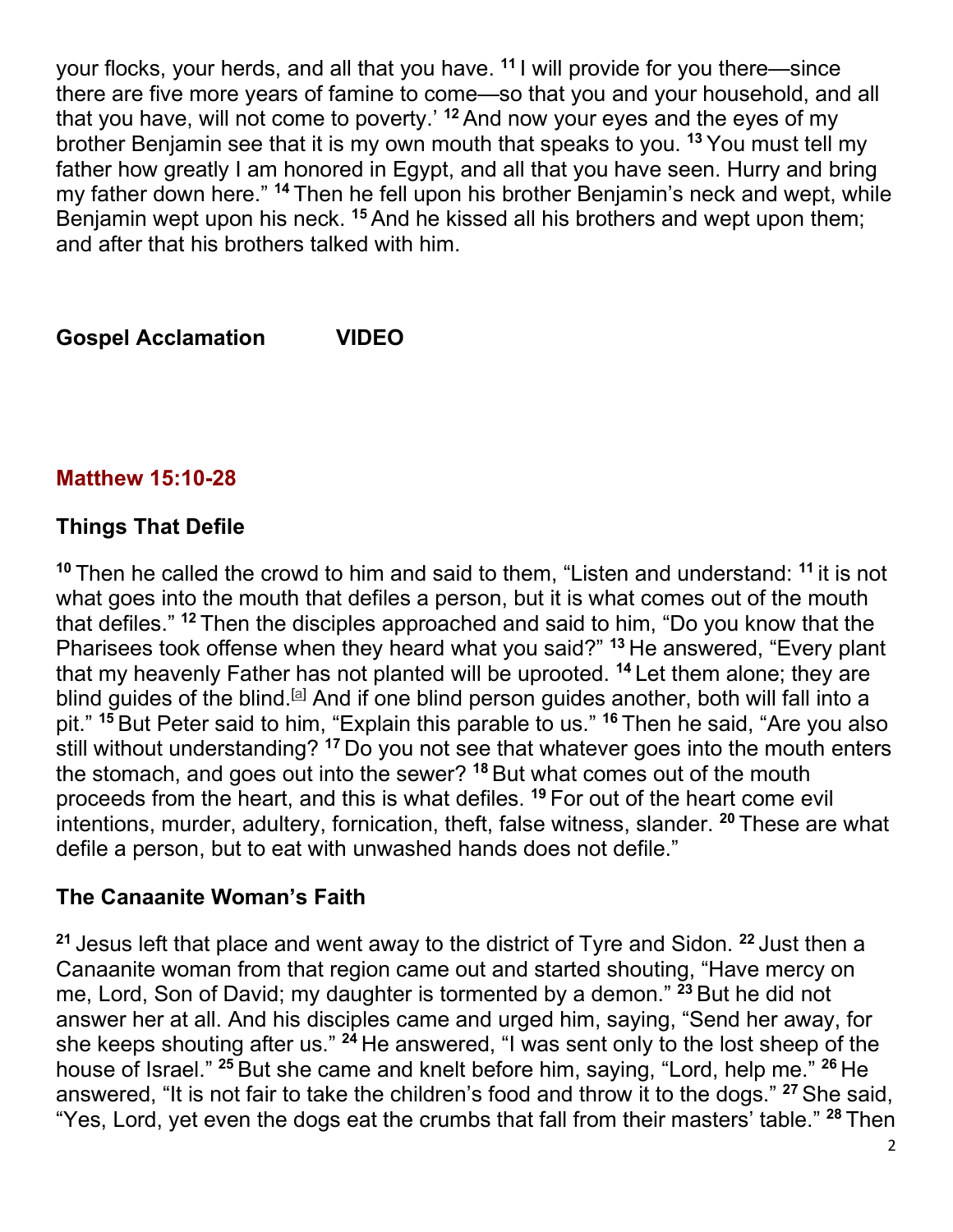Jesus answered her, "Woman, great is your faith! Let it be done for you as you wish." And her daughter was healed instantly.

## **Reflection: Marilyn Elphick**

**We Joyfully Respond to the Good News**

**Hymn of the Day:** Kari Jobe - Be Still My Soul (In You I Rest) [Lyrics]

 **VIDEO** 

**Invitation to the Offering**

# **Prayer of Dedication for the Gifts A Prayer of Thanksgiving and Dedication**

You have come close to each of us. You have extended to us your own special love, and have given to us such special gifts. Thank you God for these.

Thank you for all the other gifts that are present in these people around me. Together we are a gifted people - Your people.

You gave us these gifts for a purpose. They are to be used by us, to serve the needs of others. Give us courage, Lord, and the confidence too, to take these gifts with us now as we go.

Open our eyes and hearts to those we meet. Help us to see their need, and to show your love, and to use Your gifts that are invested in us, to bring them hope, and life.

We go now with unwrapped gifts, ready to be used. We go as your servants, Ready to touch others with your love. And we don't go alone.

Amen.